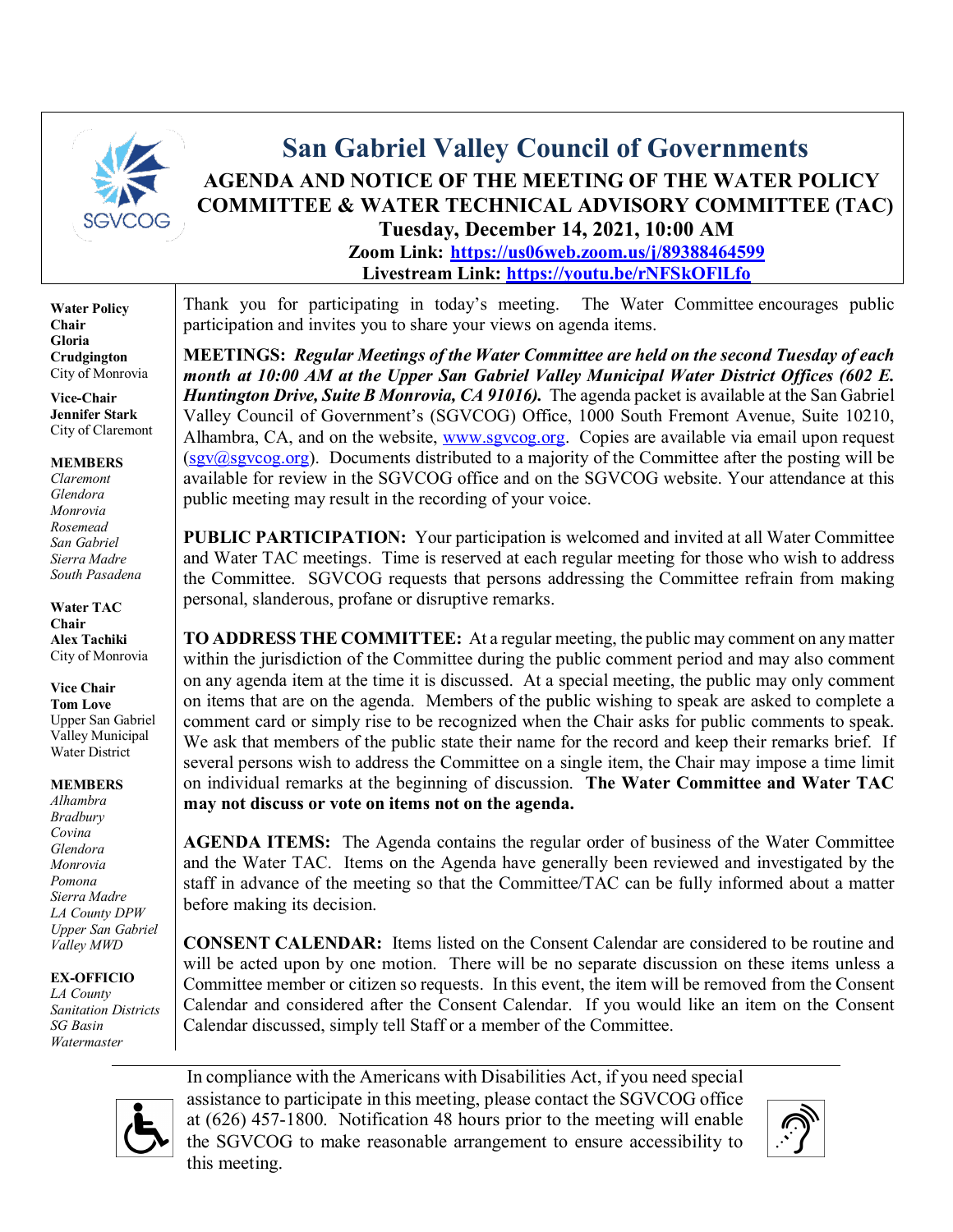### **MEETING MODIFICATIONS DUE TO THE STATE AND LOCAL EMERGENCY RESULTING FROM THE THREAT OF COVID-19:**

AB 361 (Rivas), signed by California Governor Gavin Newsom on September 16, 2021, authorizes local agencies to hold public meetings via teleconferencing and allows for members of the public to observe and address the meeting telephonically or electronically to promote social distancing due to the state and local emergency resulting from the threat of the Novel Coronavirus (COVID-19).

To follow the new provisions in AB 361 and ensure the safety of Committee Members and staff for the purpose of limiting the risk of COVID-19, in-person public participation at the Water Policy Committee and TAC meeting scheduled for December 14, 2021 will not be allowed. To allow for public participation, the Water Policy Committee and TAC will conduct its meeting through Zoom Video Communications. To participate in the meeting, download Zoom on any phone or computer device and copy and paste the following link into your browser to access the live meeting: [https://us06web.zoom.us/j/89388464599.](https://us06web.zoom.us/j/89388464599) You may also access the meeting via the livestream link on the front of the agenda page.

Instructions for Public Comments: For those wishing to make public comments on agenda and non-agenda items you may submit comments via email or participate by Zoom.

Email: Please submit via email your public comment to Brianne Logasa at [blogasa@sgvcog.org](mailto:blogasa@sgvcog.org) at least 1 hour prior to the scheduled meeting time. Please indicate in the Subject Line of the email "FOR PUBLIC COMMENT." Emailed public comments will be read into the record and will be part of the recorded meeting minutes. Public comment may be summarized in the interest of time, however the full text will be provided to all members of the Committee prior to the meeting.

Zoom: Through Zoom, you may speak by using the web interface "Raise Hand" feature. Wait to be called upon by staff, and then you may provide verbal comments for up to 3 minutes. Public comment is taken at the beginning of the meeting for items not on the agenda. Public comment is also accepted at the beginning of each agenda item.

Any member of the public requiring reasonable accommodation to participate in this meeting should Brianne Logasa at least 48 hours prior to the meeting at (626) 457-1800 or at  $blogasa(a)$ sgvcog.org.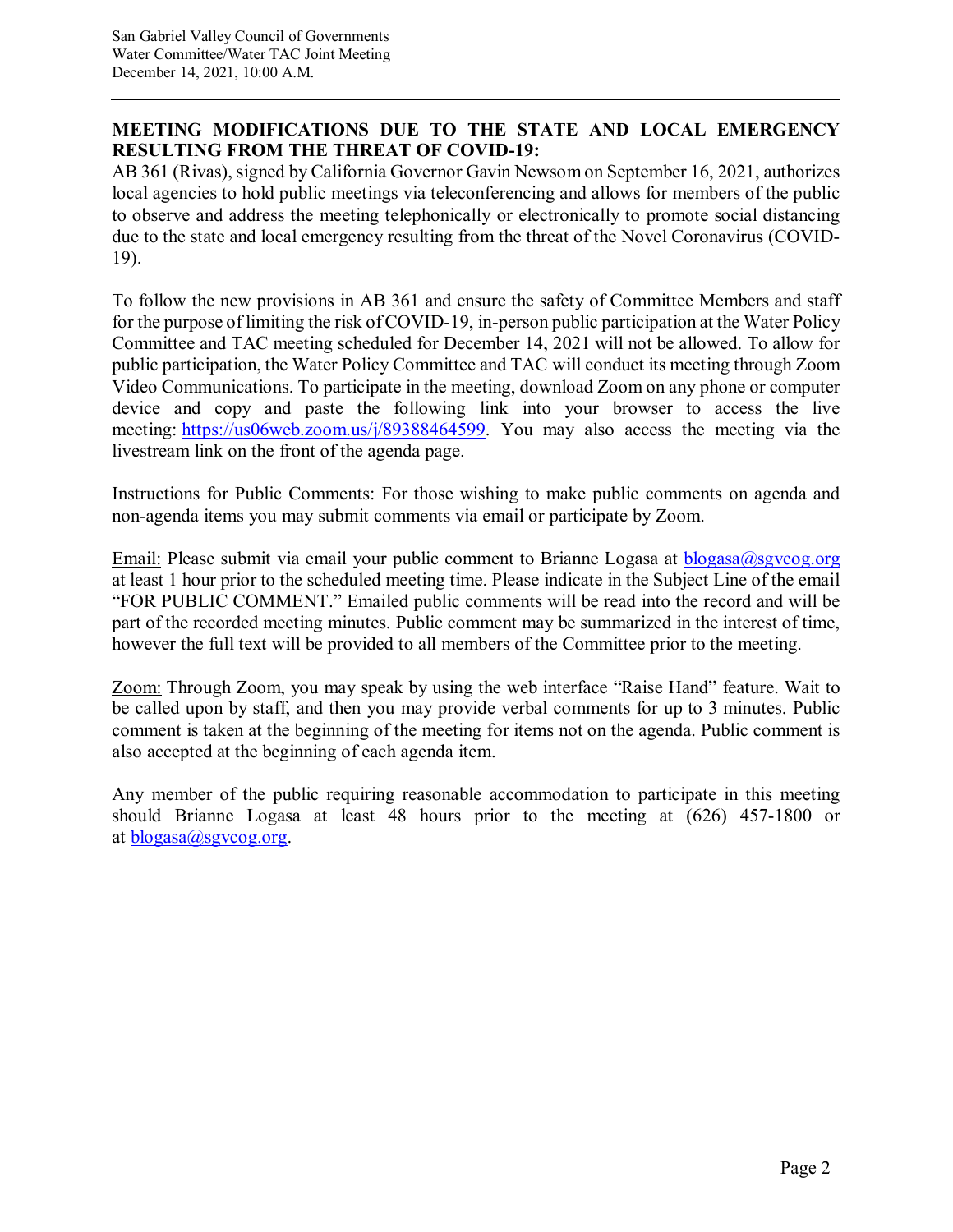#### **PRELIMINARY BUSINESS**

- **1.** Call to Order
- **2.** Roll Call
- **3.** Public Comment *(If necessary, the Chair may place reasonable time limits on all comments).*
- **4.** Changes to Agenda Order: Identify emergency items arising after agenda posting and requiring action prior to next regular meeting.

**CONSENT CALENDAR** *(It is anticipated that the Water Committee/TAC may act on the following matters)*

**5.** Adoption of Resolution 21-04-WC Enabling the Water Policy Committee and Water Technical Advisory Committee (TAC) to Continue Holding Meetings via Teleconferencing **(Page 1)**

*[Recommended Action: Adopt Resolution 21-04-WC making specified findings that the](#page-3-0) existence of a local and state of emergency in California caused by the ongoing COVID-19 pandemic continues to directly impact the ability of the SGVCOG to hold public meetings safely in person thereby necessitating an ability to continue holding meetings via teleconferencing.*

### **CHAIR'S REPORT**

### **ANNOUNCEMENTS**

### **ADJOURN**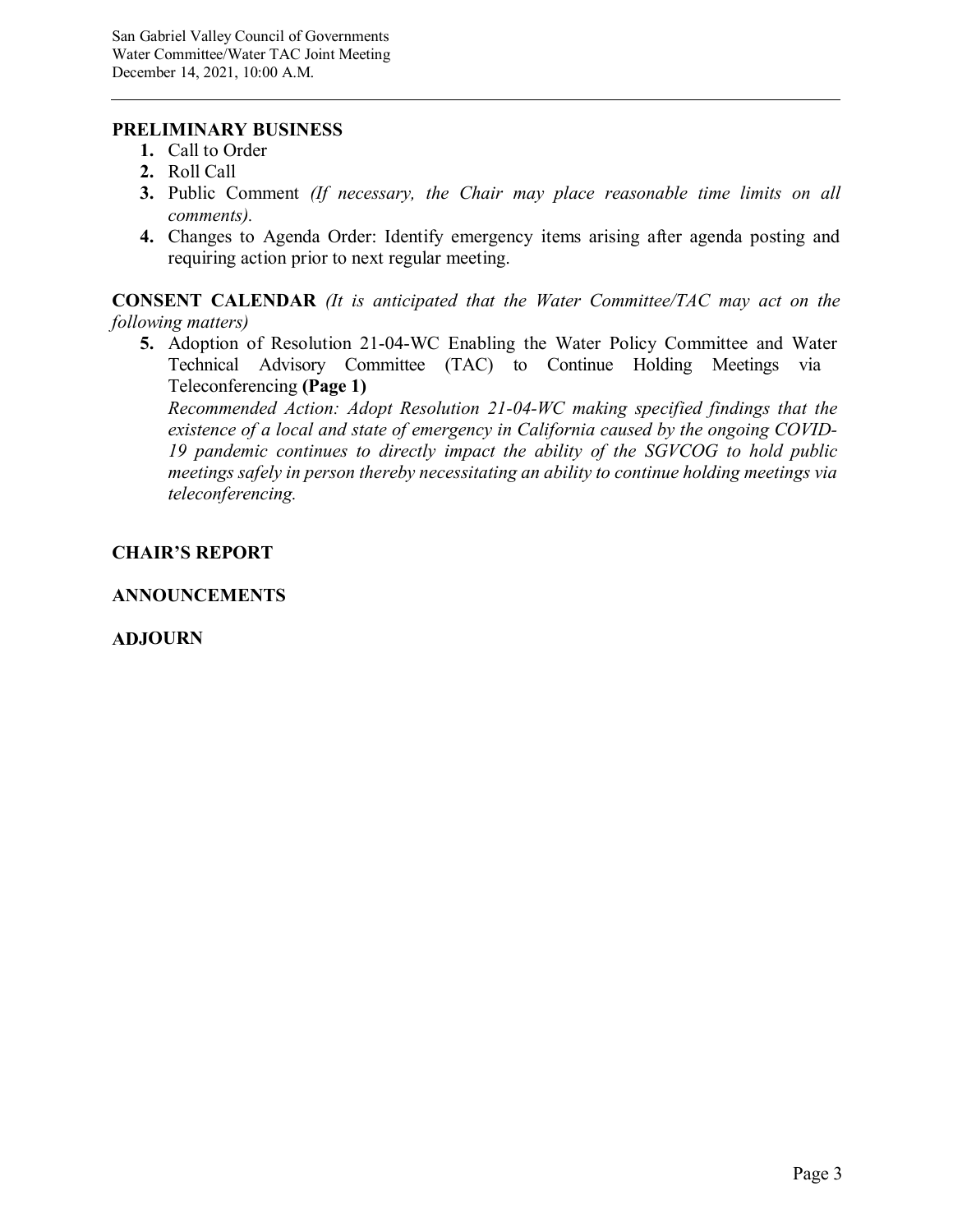# <span id="page-3-0"></span>REPORT

| RE:   | <b>ADOPT RESOLUTION 21-04-WC N</b><br><b>ENABLE THE WATER POLICY CO</b> |
|-------|-------------------------------------------------------------------------|
| FROM: | Marisa Creter, Executive Director                                       |
| TO:   | Water Policy Committee & TAC                                            |
| DATE: | December 14, 2021                                                       |

### RE: **ADOPT RESOLUTION 21-04-WC MAKING SPECIFIED FINDINGS TO EXAMPLER END TAC TO CONTINUE TO HOLD MEETINGS VIA TELECONFERENCING**

### **RECOMMENDED ACTION**

Adopt Resolution 21-04-WC making certain findings that the existence of a local and state of emergency in California caused by the ongoing COVID-19 pandemic continues to directly impact the ability of the SGVCOG to hold public meetings safely in person thereby necessitating an ability to continue holding meetings via teleconferencing.

### **BACKGROUND**

Introduced by Assemblymember Robert Rivas (D-Hollister) on February 1, 2021, AB 361 codifies portions of Governor Gavin Newsom's existing Ralph M. Brown Act exemptions pertaining to teleconferencing if a local agency issues an emergency finding, and reissues it every 30 days, that it is unsafe to meet in person. Specifically, the Brown Act exemptions include requirements to provide a public teleconference location, to maintain a member quorum within the agency's jurisdiction and to provide for public comment at each teleconference location, such as a private residence. The legislation expires in December 2024. On September 16, 2021, California Governor Gavin Newsom signed AB 361 into law, effective immediately.

A local agency wishing to rely on the provisions of AB 361 must meet one of the following criteria:

- 1. The local agency holds a meeting during a proclaimed state of emergency, and state or local officials have imposed or recommended measures to promote social distancing; or
- 2. The local holds a meeting during a proclaimed state of emergency for the purpose of determining, by majority vote, whether as a result of the emergency, meeting in person would present imminent risks to the health or safety of attendees; or
- 3. The local agency holds a meeting during a proclaimed state of emergency and has determined, by majority vote, that, as a result of the emergency, meeting in person would present imminent risks to the health or safety of attendees.

On March 4, 2020, Governor Newsom proclaimed a State of Emergency in California due to the threat of COVID-19 and shortly thereafter issued Executive Order N-29-20 suspending certain Brown Act provisions relating to teleconferencing as public meetings began to be held online.<sup>[1](#page-3-1)</sup> However, this Executive Order expired on September 30, 2021, despite the State of Emergency remaining in place.

<span id="page-3-1"></span><sup>&</sup>lt;sup>1</sup> Similarly, on March 4, 2020, the Los Angeles County Board of Supervisors and Los Angeles County Health Officer declared a local and health emergency due to the threat of COVID-19.